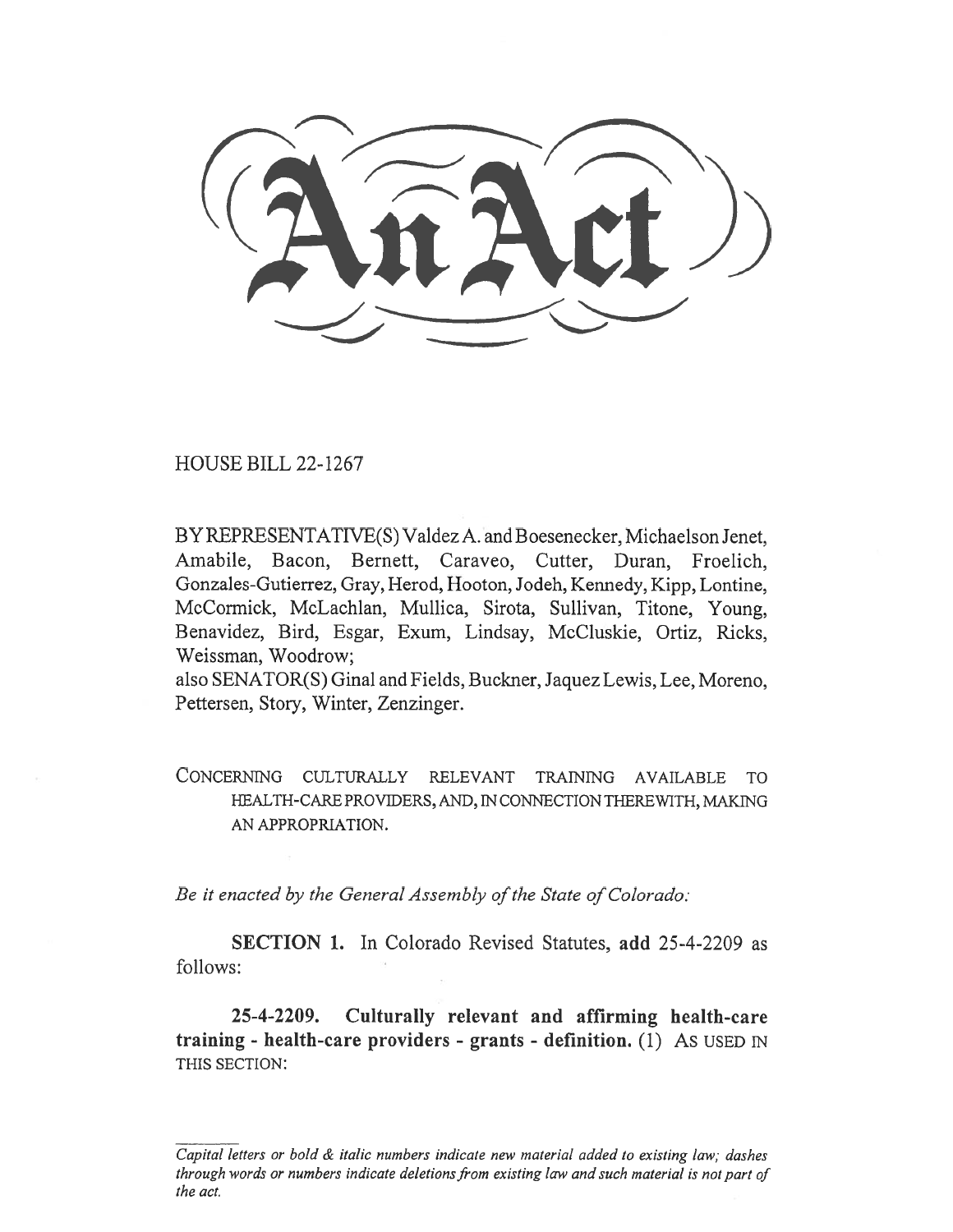(a) "PRIORITY POPULATIONS" MEANS PEOPLE EXPERIENCING HOMELESSNESS; PEOPLE INVOLVED WITH THE CRIMINAL JUSTICE SYSTEM; BLACK PEOPLE, INDIGENOUS PEOPLE, AND PEOPLE OF COLOR; AMERICAN INDIANS AND ALASKA NATIVES; VETERANS; PEOPLE WHO ARE LESBIAN, GAY, BISEXUAL, TRANSGENDER, QUEER, OR QUESTIONING; PEOPLE OF DISPROPORTIONATELY AFFECTED SEXUAL ORIENTATIONS AND GENDER IDENTITIES; PEOPLE WHO HAVE AIDS OR HIV; OLDER ADULTS; CHILDREN AND FAMILIES; AND PEOPLE WITH DISABILITIES, INCLUDING PEOPLE WHO ARE DEAF AND HARD OF HEARING, PEOPLE WHO ARE BLIND AND DEAFBLIND, PEOPLE WITH BRAIN INJURIES, PEOPLE WITH INTELLECTUAL AND DEVELOPMENTAL DISABILITIES, PEOPLE WITH OTHER CO-OCCURRING DISABILITIES; AND OTHER POPULATIONS AS DEEMED APPROPRIATE BY THE OFFICE OF BEHAVIORAL HEALTH.

(b) "PROGRAM" MEANS THE CULTURALLY RELEVANT AND AFFIRMING HEALTH-CARE TRAINING GRANT PROGRAM CREATED IN SUBSECTION (2) OF THIS SECTION.

(c) "PROVIDER" MEANS AN INDIVIDUAL LICENSED, CERTIFIED, OR REGISTERED PURSUANT TO TITLE 12 TO PROVIDE HEALTH-CARE SERVICES AND AN INDIVIDUAL CERTIFIED OR LICENSED AS AN EMERGENCY MEDICAL SERVICE PROVIDER BY THE DEPARTMENT. "PROVIDER" DOES NOT INCLUDE A VETERINARIAN.

(d) "REGULATOR" HAS THE SAME MEANING AS SET FORTH IN SECTION 12-20-102 (14).

(2) (a) ON OR BEFORE JANUARY 1, 2023, THE OFFICE SHALL CREATE A CULTURALLY RELEVANT AND AFFIRMING HEALTH-CARE TRAINING GRANT PROGRAM TO PROVIDE MONEY TO NONPROFIT ENTITIES AND STATEWIDE ASSOCIATIONS OF HEALTH-CARE PROVIDERS TO DEVELOP NEW, CULTURALLY RESPONSIVE TRAINING PROGRAMS TO BENEFIT PRIORITY POPULATIONS.

(b) THE DIRECTOR OF THE OFFICE SHALL CONTRACT WITH A THIRD-PARTY ADMINISTRATOR TO ADMINISTER THE PROGRAM. THE THIRD-PARTY ADMINISTRATOR SHALL:

(I) ISSUE A GRANT APPLICATION FOR NONPROFIT ENTITIES AND STATEWIDE ASSOCIATIONS OF HEALTH-CARE PROVIDERS WHO WISH TO PARTICIPATE IN THE PROGRAM TO DEVELOP CULTURALLY RELEVANT AND

## PAGE 2-HOUSE BILL 22-1267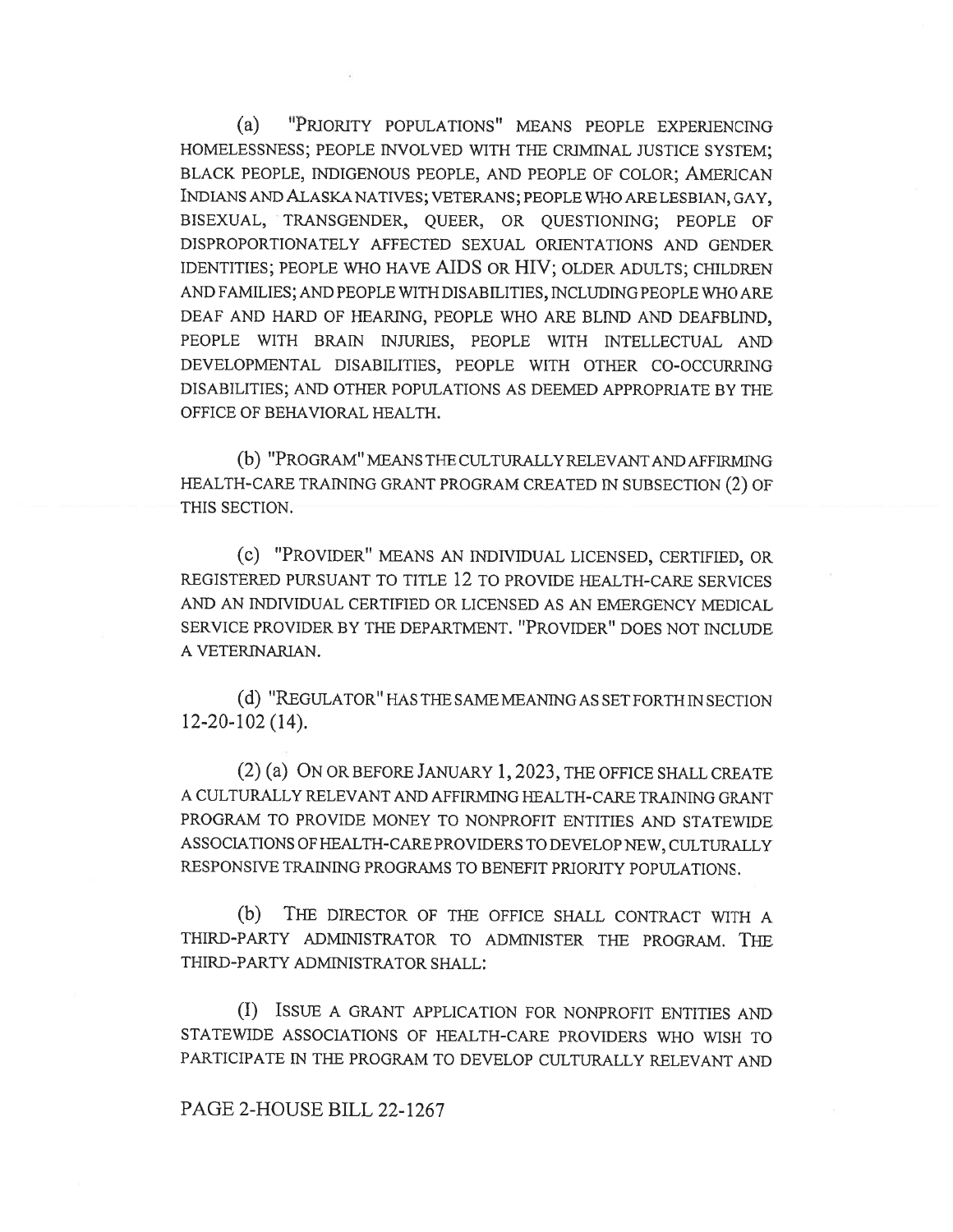AFFIRMING HEALTH-CARE TRAINING FOR PROVIDERS; AND

(II) SUBMIT THE LIST OF THE QUALIFIED APPLICANTS FOR THE PROGRAM TO THE COMMISSION FOR APPROVAL.

(3) IN ORDER TO BE QUALIFIED TO PARTICIPATE IN THE PROGRAM, THE NONPROFIT ENTITY AND STATEWIDE ASSOCIATIONS OF HEALTH-CARE PROVIDERS MUST BE ABLE TO PROVIDE CULTURALLY RELEVANT AND AFFIRMING HEALTH-CARE TRAINING THAT:

(a) TEACHES PROVIDERS HOW TO PROVIDE EFFECTIVE, EQUITABLE, UNDERSTANDABLE, SAFE, QUALITY, AND RESPECTFUL CARE AND SERVICES THAT ARE RESPONSIVE TO DIVERSE CULTURAL HEALTH BELIEFS AND PRACTICES, PREFERRED LANGUAGES, HEALTH LITERACY, AND OTHER COMMUNICATION NEEDS;

(b) EQUIPS PROVIDERS WITH THE KNOWLEDGE, SKILLS, AND AWARENESS TO BEST SERVE ALL PATIENTS, REGARDLESS OF CULTURAL OR LANGUAGE BACKGROUND; AND

(c) FOCUSES ON:

(I) CULTURALLY RESPONSIVE AND CLINICALLY COMPETENT CARE FOR PRIORITY POPULATIONS; AND

(II) INTERSECTIONALITY, RESPECTFUL CARE, IMPLICIT BIASES, AND SEXUAL ORIENTATION AND GENDER IDENTITY DATA COLLECTION.

(4) WHILE CREATING THE LIST OF QUALIFIED ENTITIES TO CONDUCT THE CULTURALLY RELEVANT AND AFFIRMING HEALTH-CARE TRAINING, THE DIRECTOR OF THE OFFICE SHALL CONSIDER THE ABILITY OF EACH QUALIFIED ENTITY TO ADDRESS THE NEEDS OF PRIORITY POPULATIONS THROUGH ITS TRAINING PROGRAM.

(5) THE COMMISSION SHALL REVIEW THE LIST OF QUALIFIED ENTITIES THAT APPLY FOR PARTICIPATION IN THE GRANT PROGRAM, SELECT ENTITIES TO PARTICIPATE IN THE GRANT PROGRAM, AND PROVIDE A LIST OF THE SELECTED ENTITIES TO THE OFFICE.

(6) (a) THE OFFICE SHALL PROVIDE A LIST OF QUALIFIED ENTITIES

PAGE 3-HOUSE BILL 22-1267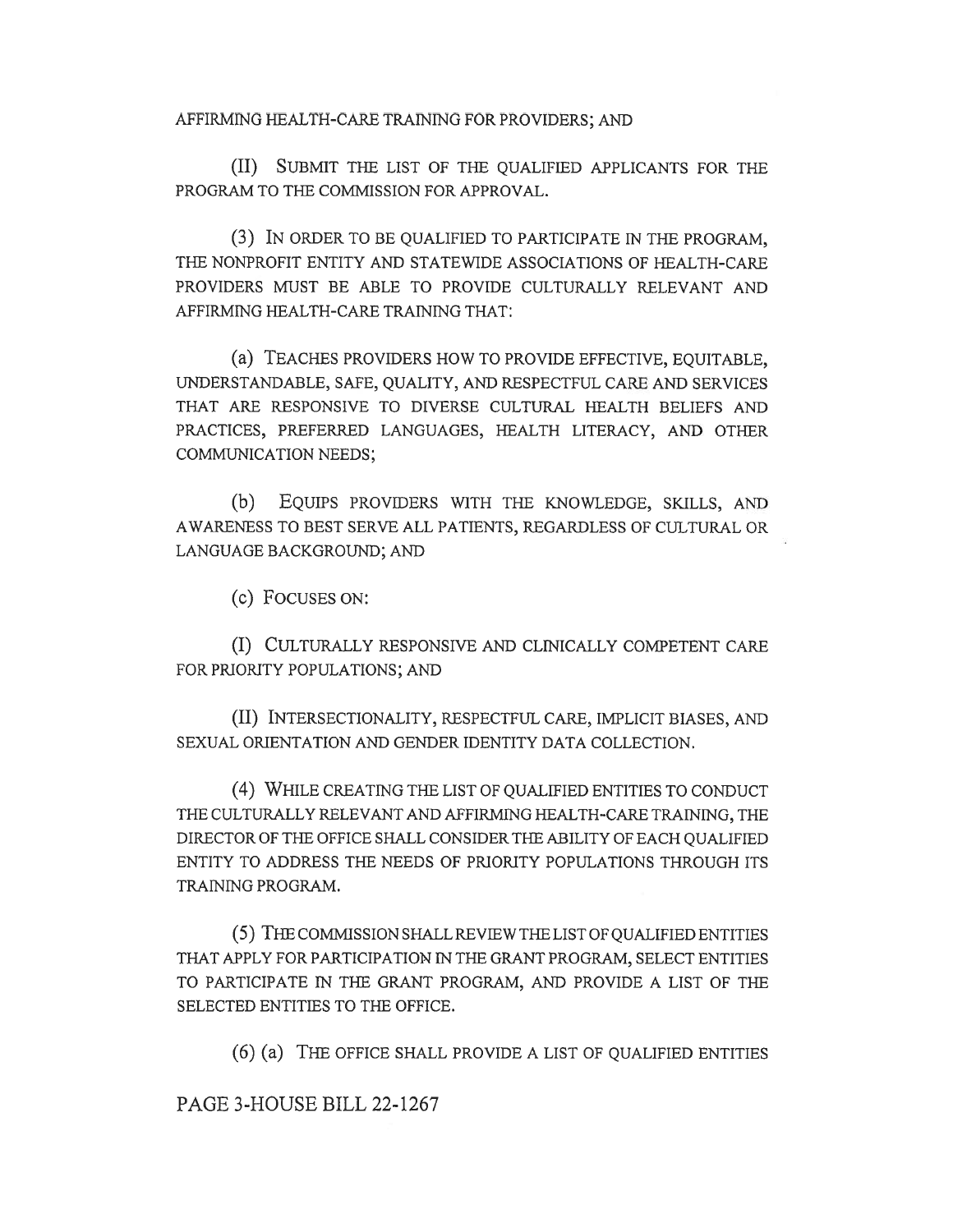THAT ARE SELECTED BY THE COMMISSION, A DESCRIPTION OF THE TRAINING OFFERED, AND INFORMATION REGARDING THE GRANT PROGRAM TO THE REGULATOR OF EACH PROVIDER.

(b) EACH QUALIFIED ENTITY THAT IS SELECTED BY THE COMMISSION TO PROVIDE TRAINING IS ENCOURAGED TO WORK WITH REGULATORS IN EACH HEALTH-CARE PROFESSION TO ENSURE THAT EACH PROVIDER WHO COMPLETES THE TRAINING RECEIVES CONTINUING EDUCATION CREDIT WHERE APPLICABLE.

(7) FOR THE 2022-23 STATE FISCAL YEAR, THE GENERAL ASSEMBLY SHALL APPROPRIATE NINE HUNDRED THOUSAND DOLLARS FROM THE GENERAL FUND TO THE DEPARTMENT FOR ALLOCATION TO THE OFFICE FOR THE PURPOSES OF THIS SECTION, INCLUDING PAYMENT FOR A THIRD-PARTY ADMINISTRATOR. ANY UNEXPENDED MONEY REMAINING AT THE END OF THE 2022-23 STATE FISCAL YEAR:

(a) DOES NOT REVERT TO THE GENERAL FUND OR ANY OTHER FUND;

(b) MAY BE USED BY THE DEPARTMENT IN SUBSEQUENT STATE FISCAL YEARS WITHOUT FURTHER APPROPRIATION; AND

(c) SHALL NOT BE USED FOR ANY OTHER PURPOSE OTHER THAN THE PURPOSES SET FORTH IN THIS SECTION.

SECTION 2. In Colorado Revised Statutes, add 12-30-119 as follows:

12-30419. Culturally relevant and affirming health-care training - health-care providers - grants - definition. (1) AS USED IN THIS SECTION, "HEALTH-CARE PROVIDER" MEANS AN INDIVIDUAL LICENSED, CERTIFIED, OR REGISTERED PURSUANT TO THIS TITLE 12 TO PROVIDE HEALTH-CARE SERVICES. "HEALTH-CARE PROVIDER" DOES NOT INCLUDE A VETERINARIAN.

(2) EACH REGULATOR OF HEALTH-CARE PROVIDERS SHALL PROVIDE EACH HEALTH-CARE PROVIDER WITH THE INFORMATION THAT THE REGULATOR RECEIVES FROM THE OFFICE OF HEALTH EQUITY PURSUANT TO SECTION 25-4-2209 REGARDING THE CULTURALLY RELEVANT AND AFFIRMING HEALTH-CARE TRAINING COURSES THAT ARE AVAILABLE TO EACH

PAGE 4-HOUSE BILL 22-1267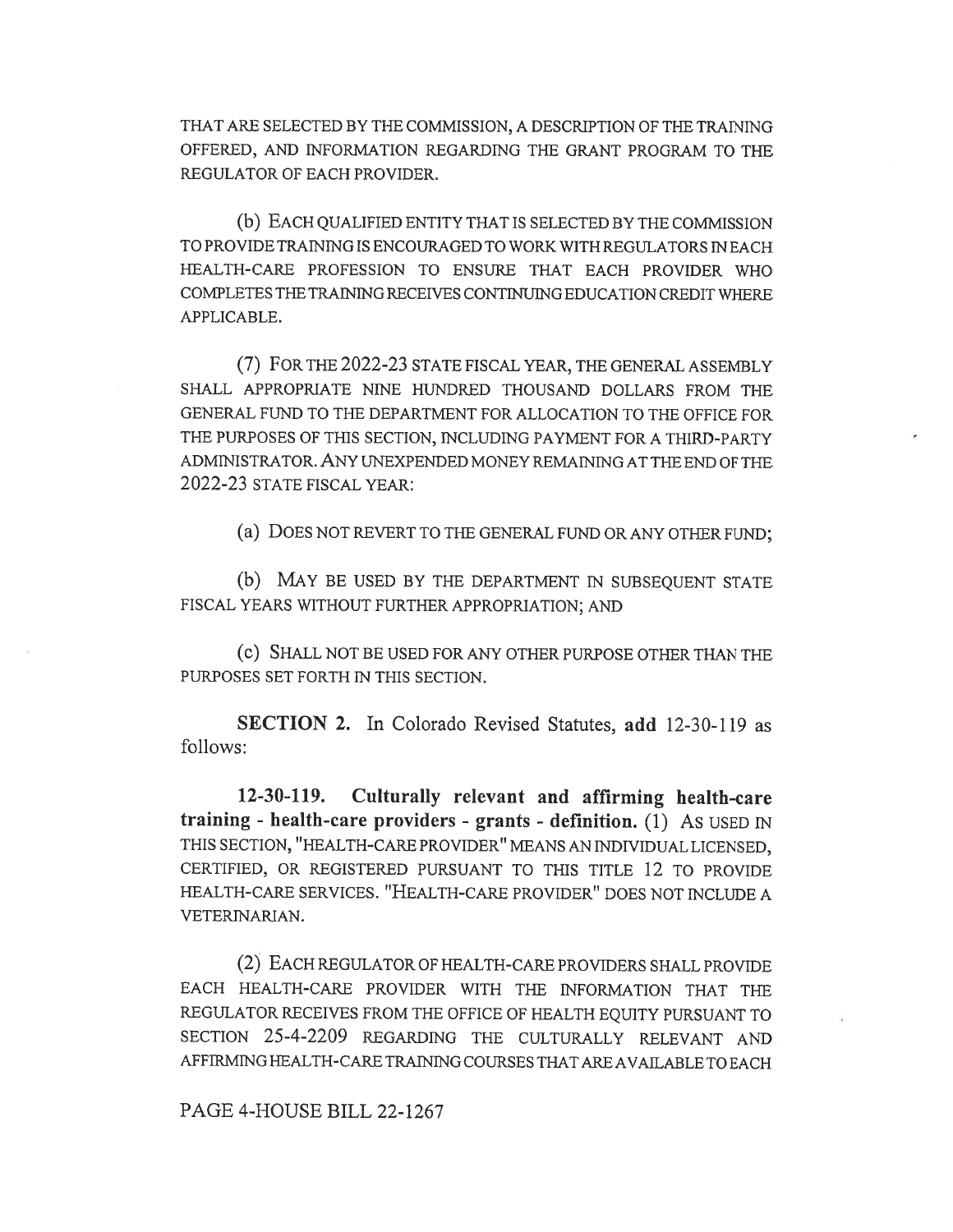LICENSEE, CERTIFICATE HOLDER, AND REGISTRANT. EACH REGULATOR SHALL PROVIDE THE INFORMATION TO EACH HEALTH-CARE PROVIDER AT THE TIME THE HEALTH-CARE PROVIDER IS ISSUED OR RENEWS A LICENSE, CERTIFICATE, OR REGISTRATION AND SHALL ENCOURAGE PARTICIPATION IN THE TRAINING COURSES.

SECTION 3. Appropriation. For the 2022-23 state fiscal year, \$900,000 is appropriated to the department of public health and environment for use by administration and support. This appropriation is from the general fund. To implement this act, the department may use this appropriation for program costs related to the office of health equity. Any money appropriated in this section not expended prior to July 1, 2023, is further appropriated to the department for the 2023-24 state fiscal year for the same purpose.

SECTION 4. Act subject to petition - effective date. This act takes effect at 12:01 a.m. on the day following the expiration of the ninety-day period after final adjournment of the general assembly; except that, if a referendum petition is filed pursuant to section 1 (3) of article V of the state constitution against this act or an item, section, or part of this act within such period, then the act, item, section, or part will not take effect unless approved by the people at the general election to be held in